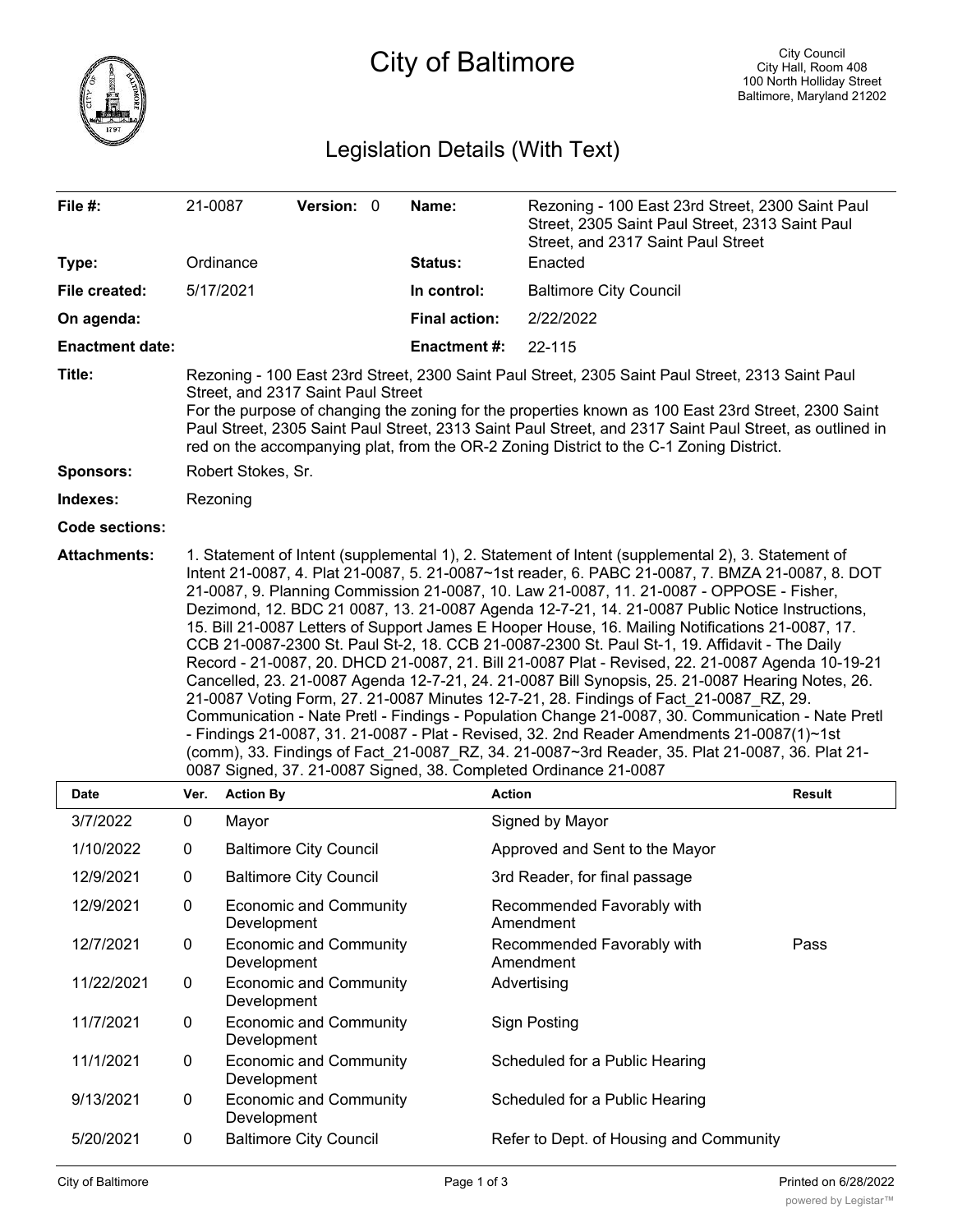#### **File #:** 21-0087, **Version:** 0

| 0 | <b>Baltimore City Council</b> | Development<br>Refer to Baltimore Development<br>Corporation |
|---|-------------------------------|--------------------------------------------------------------|
| 0 | <b>Baltimore City Council</b> | Refer to Dept. of Transportation                             |
| 0 | <b>Baltimore City Council</b> | Refer to Parking Authority Board                             |
| 0 | <b>Baltimore City Council</b> | Refer to City Solicitor                                      |
| 0 | <b>Baltimore City Council</b> | Refer to Board of Municipal and Zoning<br>Appeals            |
| 0 | <b>Baltimore City Council</b> | Refer to Planning Commission                                 |
| 0 | <b>Baltimore City Council</b> | Introduced                                                   |
| 0 | <b>Baltimore City Council</b> | Assigned                                                     |
|   |                               |                                                              |

**\* Warning:** This is an unofficial, introductory copy of the bill. The official copy considered by the City Council is the first reader copy.

### **Introductory\***

# **City of Baltimore Council Bill**

Introduced by: Councilmember Stokes At the request of: James Hooper, LLC Address: 7903 Anne Court, Clinton, MD 20739 Telephone: (240) 620-2545

## A Bill Entitled

### An Ordinance concerning **Rezoning - 100 East 23rd Street, 2300 Saint Paul Street, 2305 Saint Paul Street, 2313 Saint Paul Street, and 2317 Saint Paul Street**

For the purpose of changing the zoning for the properties known as 100 East 23<sup>rd</sup> Street, 2300 Saint Paul Street, 2305 Saint Paul Street, 2313 Saint Paul Street, and 2317 Saint Paul Street, as outlined in red on the accompanying plat, from the OR-2 Zoning District to the C-1 Zoning District.

By amending

Article - Zoning Zoning District Maps Sheets 35 and 36 Baltimore City Revised Code (Edition 2000)

**Section 1. Be it Ordained by the Mayor and City Council of Baltimore,** That Sheets 35 and 36 of the Zoning District Maps are amended by changing from the OR-2 Zoning District to the C-1 Zoning District the properties known as 100 East 23rd Street, 2300 Saint Paul Street, 2305 Saint Paul Street, 2313 Saint Paul Street, and 2317 Saint Paul Street, as outlined in red on the plat accompanying this Ordinance.

**Section 2. And be it further ordained,** That as evidence of the authenticity of the accompanying plat and in order to give notice to the agencies that administer the City Zoning Ordinance: (i) when the City Council passes this Ordinance, the President of the City Council shall sign the plat; (ii) when the Mayor approves this Ordinance, the Mayor shall sign the plat; and (iii) the Director of Finance then shall transmit a copy of this Ordinance and the plat to the Board of Municipal and Zoning Appeals, the Planning Commission, the Commissioner of Housing and Community Development, the Supervisor of Assessments for Baltimore City, and the Zoning Administrator.